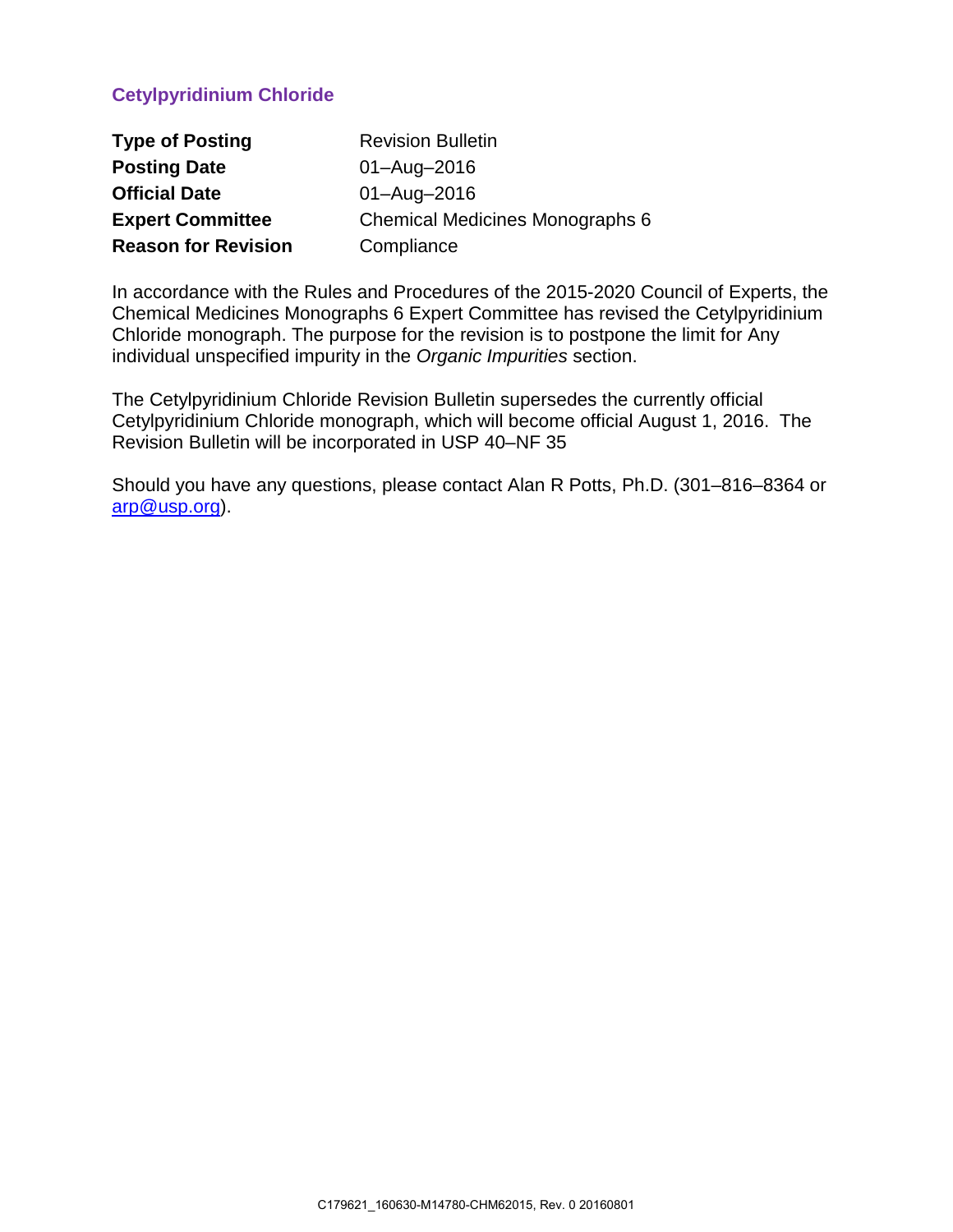# **Cetylpyridinium Chloride**



Pyridinium, 1-hexadecyl-, chloride, monohydrate; **Relative standard deviation: Relativ**<br>1-Hexadecylpyridinium chloride monohydrate [6004-24-6] **Analysis** 1-Hexadecylpyridinium chloride monohydrate [6004-24-6]. **Analysis** Anhydrous [123-03-5]. **Samples:** *Standard solution* and *Sample solution*

Cetylpyridinium Chloride contains ■NLT 98.0%<sub>■1S (USP39)</sub> and NMT 102.0% of cetylpyridinium chloride (C<sub>21</sub>H<sub>38</sub>ClN),  $r_U =$  peak response from the *Sample solution*<br>calculated on the anhydrous basis.  $r_S =$  peak response from the *Standard solution* 

• A. INFRARED ABSORPTION  $\langle$ 197K $\rangle$ 

■ ■1S (*USP39*) **.**• **B. ULTRAVIOLET ABSORPTION** 〈**197U**〉 **Sample solution:** 40 µg/mL in water **IMPURITIES IMPURITIES Acceptance criteria:** Meets the requirements **• Resinile ON** ■1S (*USP39*) basis

■**.**• **B.** The retention time of the major peak of the *Sample* **•.**• **<sup>H</sup>EAVY METALS,** *Method II* 〈**231**〉**:** NMT 20 ppm *solution* corresponds to that of the *Standard solution*, as ob- •tained in the Assay.

■1S (*USP39*) • **C. IDENTIFICATION TESTS—GENERAL,** *Chloride* 〈**191**〉 *Change to read:* **Sample solution:** 2 mg/mL in water **Acceptance criteria:** A 10-mL portion of the *Sample* • **ORGANIC IMPURITIES**

### • PROCEDURE

■Use 0.1% trifluoroacetic acid-rinsed glassware and si-.Use 0.1% trifluoroacetic acid–rinsed glassware and si- **System suitability** lanized vials for all solutions containing cetylpyridinium **Sample:** *Standard solution* **colution A:** Trifluoroacetic acid and water (1:999)<br> **Solution B:** Acetonitrile and trifluoroacetic acid (999:1) **Analysis Analysis** Solution B: Acetonitrile and trifluoroacetic acid (999:1)<br>
Mobile phase: Solution A and Solution B (62.5: 37.5)<br>
Standard solution: 0.25 mg/mL of USP<br>
Cetylpyridinium Chloride RS in Solution A<br>
Sample solution: 0.25 mg/mL Chloride in *Solution A* Result = (*<sup>r</sup>U*/*<sup>r</sup>S*) × (*CS*/*CU*) ×<sup>100</sup> **Chromatographic system**

Mode: LC<br>Detector: UV 258 nm **Column:** 2.1-mm  $\times$  10-cm; 5-µm packing L78 **Column temperature:** 40° **Flow rate:** 0.6 mL/min **Injection volume:** 2 µL **System suitability Sample:** *Standard solution* <sup>C</sup>21H38ClN · <sup>H</sup>2<sup>O</sup> 358.00 **Suitability requirements** C<sub>21</sub>H<sub>38</sub>ClN<br>Pyridinium 1-hexadecyl, chloride monohydrate: 339.99 **Tailing factor:** NMT 1.5<br>**Relative standard deviation:** NMT 0.73% Calculate the percentage of cetylpyridinium chloride **DEFINITION** (C<sub>21</sub>H<sub>38</sub>ClN) in the portion of Cetylpyridinium Chloride taken:

**Change to read:** 
$$
|C_{1/2}(r_1) \times (C_3/C_4) \times (C_5/C_6) \times (C_6/C_7) \times (C_7/C_8) \times (C_8/C_9) \times (C_9/C_9) \times (C_1/C_9) \times (C_1/C_9) \times (C_1/C_9) \times (C_1/C_9) \times (C_2/C_9) \times (C_3/C_9) \times (C_1/C_9) \times (C_1/C_9) \times (C_1/C_9) \times (C_1/C_9) \times (C_1/C_9) \times (C_1/C_9) \times (C_1/C_9) \times (C_1/C_9) \times (C_1/C_9) \times (C_1/C_9) \times (C_1/C_9) \times (C_1/C_9) \times (C_1/C_9) \times (C_1/C_9) \times (C_1/C_9) \times (C_1/C_9) \times (C_1/C_9) \times (C_1/C_9) \times (C_1/C_9) \times (C_1/C_9) \times (C_1/C_9) \times (C_1/C_9) \times (C_1/C_9) \times (C_1/C_9) \times (C_1/C_9) \times (C_1/C_9) \times (C_1/C_9) \times (C_1/C_9) \times (C_1/C_9) \times (C_1/C_9) \times (C_1/C_9) \times (C_1/C_9) \times (C_1/C_9) \times (C_1/C_9) \times (C_1/C_9) \times (C_1/C_9) \times (C_1/C_9) \times (C_1/C_9) \times (C_1/C_9) \times (C_1/C_9) \times (C_1/C_9) \times (C_1/C_9) \times (C_1/C_9) \times (C_1/C_9) \times (C_1/C_9) \times (C_1/C_9) \times (C_1/C_9) \times (C_1/C_9) \times (C_1/C_9) \times (C_1/C_9) \times (C_1/C_9) \times (C_1/C_9) \times (C_1/C_9) \times (C_1/C_9) \times (C_1/C_9) \times (C_1/C_9) \times (C_1/C_9) \times (C_1/C_9) \times (C_1/C_9) \times (C_1/C_9) \times (C_1/C_9) \times (C_1/C_9)
$$

- 
- $r<sub>S</sub>$  = peak response from the *Standard solution*<br> $C<sub>S</sub>$  = concentration of USP Cetylpyridinium Ch
- = concentration of USP Cetylpyridinium Chloride
- **IDENTIFICATION**<br>
 **A. INFRARED ABSORPTION** (197K) **C**<sub>U</sub> = concentration of Cetylpyridinium Chic **A. INFRARED ABSORPTION** 〈**197K**〉 *C<sup>U</sup>* = concentration of Cetylpyridinium Chloride in the *Sample solution* (mg/mL)
- **Delete the following: Acceptance criteria:** 98.0%–102.0% on the anhydrous basis

**RESIDUE ON IGNITION** 〈**281**〉**:** NMT 0.2% on the anhydrous

## *Add the following: Delete the following:*

- *solution* meets the requirements, except that when sil-<br>ver nitrate TS is added, turbidity is produced rather and lanized vials for all solutions containing cetylpyridiniun ver nitrate TS is added, turbidity is produced rather lanized vials for all solutions containing cetylpyridinium<br>than a curdy white precipitate. expression of the surface. chloride, as cetylpyridinium may react with the surface. **Solution A, Solution B, Mobile phase,** and **Chromato-ASSAY graphic system:** Proceed as directed in the *Assay*.
- **Standard solution:** 2.5 µg/mL of USP Cetylpyridinium<br>Change to read: Chloride RS in *Solution A* 
	- **Sample solution:** 2.5 mg/mL of Cetylpyridinium Chlo- **P**ride in *Solution A*
	-
	-
	-

$$
Result = (r_U/r_S) \times (C_S/C_U) \times 100
$$

- (See *Chromatography* 〈621〉*, System Suitability*.) *<sup>r</sup><sup>U</sup>* = peak response of each unspecified impurity from the *Sample solution*
	- $r<sub>S</sub>$  = peak response of cetylpyridinium from the *Standard solution*
	- $C<sub>S</sub>$  = concentration of USP Cetylpyridinium Chloride RS in the *Standard solution* (mg/mL)
	- $C_U$  = concentration of Cetylpyridinium Chloride in the *Sample solution* (mg/mL)
	- **Acceptance criteria:** See *Table 1*. Disregard any impurity peaks less than 0.04%.